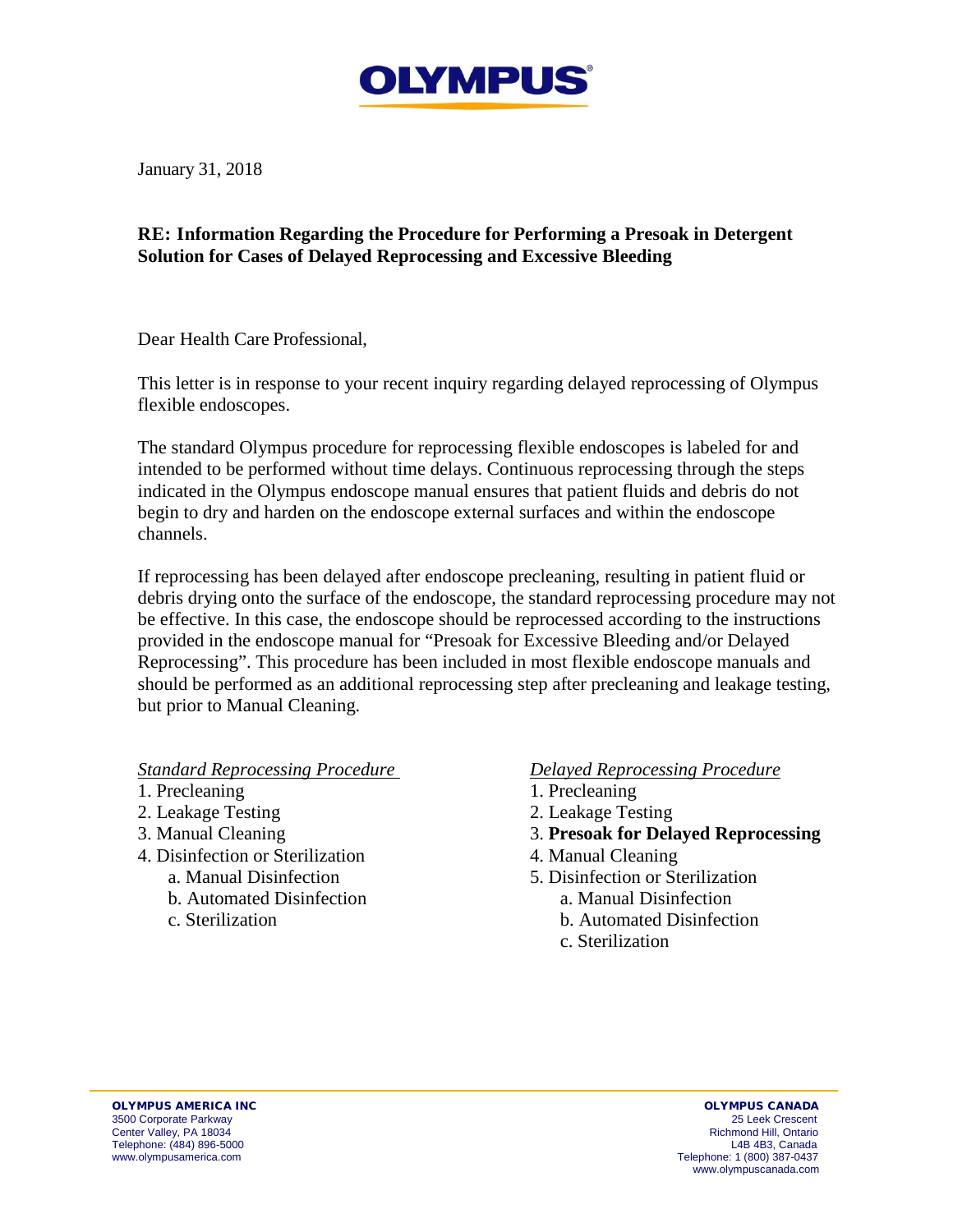

Olympus has performed cleaning validation studies that included a one-hour delay between precleaning and manual cleaning, and between manual cleaning and high-level disinfection or OER-Pro reprocessing. Precleaning should always be performed at bedside immediately after the patient procedure according to the instructions provided in the endoscope manual.

Following precleaning, the endoscope should be transported to the decontamination area to undergo leakage testing, manual cleaning, and high-level disinfection or sterilization. In the event that there is more than a one-hour delay between precleaning and manual cleaning, or manual cleaning and OER-Pro reprocessing or high-level disinfection, the endoscope should be reprocessed according to the instructions in the appropriate Instructions for Use/Reprocessing Manual provided by Olympus.

The Olympus manuals state the maximum amount of time to allow the endoscope to soak in the detergent solution until the debris is loosened. Do not immerse the endoscope in the detergent for more than the time indicated in the manual. In order to avoid unnecessary longterm submersions, Olympus recommends that the facility develop a process to track the time from the end of the patient procedure to initiation of the precleaning process and also from the completion of precleaning to initiation of manual cleaning in order to determine whether the extended soak procedure should be utilized.

Also, please note that when determining how long of an extended soak to perform for a flexible endoscope, if debris has loosened on the external surface of endoscope, then the conditions on the inside of the channels should be same as on the surface since the channels are manually filled with detergent solution. Therefore, if the debris on the external surface is confirmed to have been loosened by visual inspection, then the appropriate soak time has been achieved.

See below for the maximum amount of time Olympus endoscopes can be left to soak in detergent solution during the Presoaking/Delayed Reprocessing procedure. This information can also be found in each endoscope's reprocessing manual.

OLYMPUS AMERICA INC OLYMPUS CANADA 3500 Corporate Parkway 25 Leek Crescent Center Valley, PA 18034 Richmond Hill, Ontario Telephone: (484) 896-5000<br>www.olympusamerica.com

Telephone: 1 (800) 387-0437 www.olympuscanada.com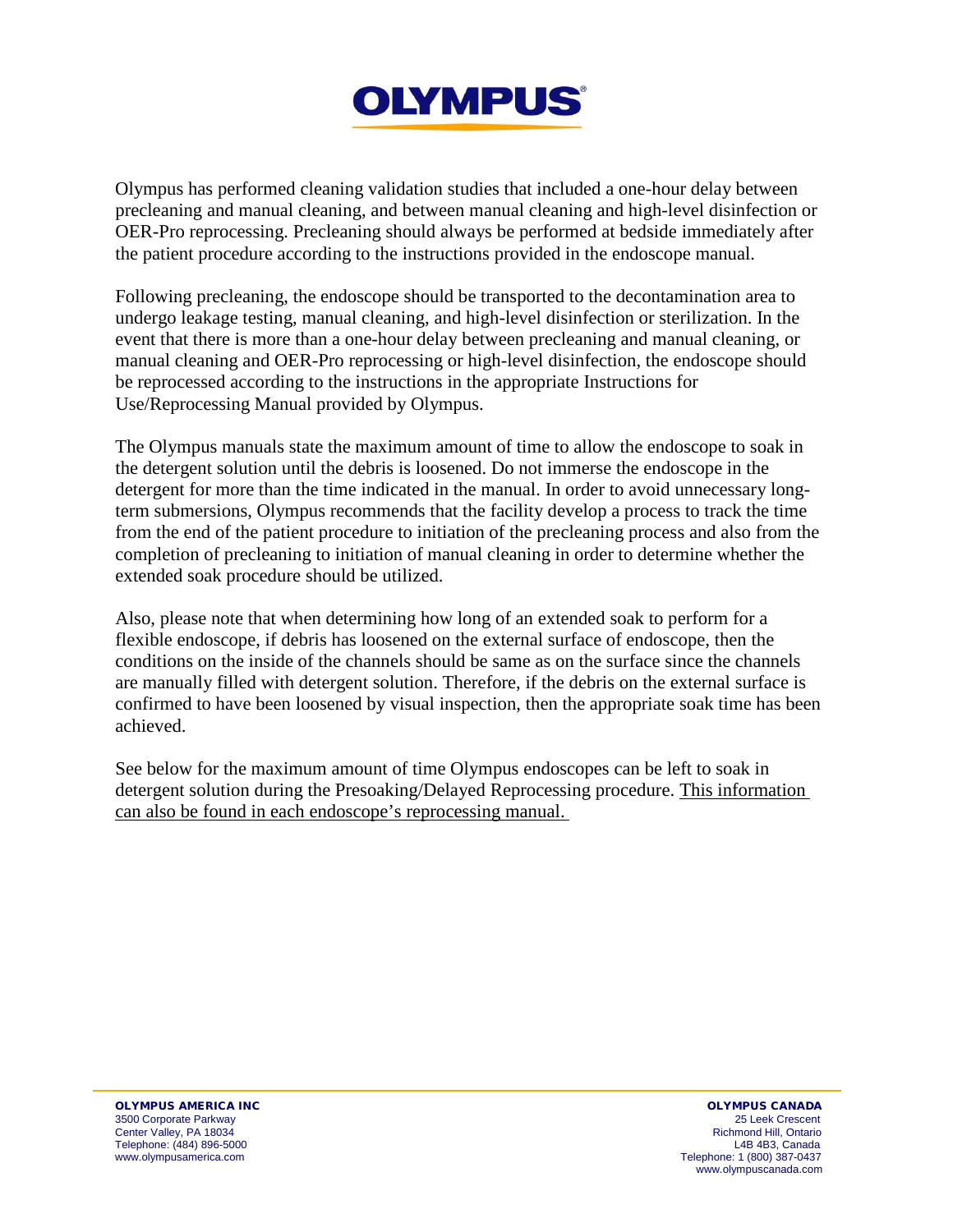

# **The following endoscopes can be soaked for a maximum of 1 hour (per soak):**

| <b>BF-1T180</b>  | <b>BF-P180</b>    | $CYF-5$              | ENF-L3        |
|------------------|-------------------|----------------------|---------------|
| <b>BF-1T60</b>   | <b>BF-P190</b>    | $CYF-5A$             | ENF-P2        |
| <b>BF-1TH190</b> | <b>BF-P60</b>     | $CYF-5R$             | ENF-P3        |
| <b>BF-1TQ180</b> | <b>BF-Q180</b>    | $CYF-V2$             | ENF-P4        |
| <b>BF-3C160</b>  | <b>BF-Q180-AC</b> | CYF-V <sub>2</sub> R | ENF-T3        |
| <b>BF-3C40</b>   | <b>BF-Q190</b>    | CYF-VA2              | <b>ENF-XP</b> |
| $BF-40$          | BF-UC160F-OL8     | <b>CYF-VH</b>        | $LF-2$        |
| <b>BF-6C240</b>  | BF-UC180F         | <b>CYF-VHR</b>       | LF-DP         |
| <b>BF-H190</b>   | <b>BF-XP160F</b>  | URF-V <sub>2</sub>   | $LF-GP$       |
| BF-MP160F        | <b>BF-XP190</b>   | URF-V2R              | $LF-P$        |
| BF-MP60          | BF-XP60           | URF-P5               | $LF-T$        |
| <b>BF-N20</b>    | <b>BF-XT160</b>   | HYF-V                | LF-TP         |
| <b>BF-P160</b>   | <b>BF-XT40</b>    | HYF-XP               |               |

#### **The following endoscopes can be soaked for a maximum of 10 hours (per soak):**

| CF-2T160I           | <b>GIF-1TH190</b> | PCF-H180AI       |
|---------------------|-------------------|------------------|
| CF-2T160L           | GIF-1TQ160        | PCF-H180AL       |
| CF-H180AI           | GIF-2T160         | PCF-H190DL       |
| CF-H180AL           | <b>GIF-2TH180</b> | <b>PCF-H190I</b> |
| CF-H180DL           | <b>GIF-H180</b>   | PCF-H190L        |
| CF-HQ190I           | <b>GIF-H180J</b>  | PCF-PH190I       |
| CF-HQ190L           | <b>GIF-H190</b>   | PCF-PH190L       |
| <b>CF-Q160S</b>     | GIF-HQ190         | PCF-Q180AI       |
| CF-Q160ZI           | <b>GIF-N180</b>   | PCF-Q180AL       |
| CF-Q160ZL           | GIF-Q160Z         | PCF-S            |
| CF-Q180AI           | <b>GIF-Q180</b>   | PJF-160          |
| CF-Q180AL           | <b>GIF-XP160</b>  | <b>SIF-100</b>   |
| GF-UC140P-AL5       | GIF-XP180N        | <b>SIF-Q140</b>  |
| GF-UCT140-AL5       | GIF-XP190N        | <b>SIF-Q180</b>  |
| GF-UCT180           | GIF-XQ40          | TGF-UC180J       |
| <b>GF-UE160-AL5</b> | GIF-XTQ160        | TJF-Q180V        |
| <b>GF-UM160</b>     | JF-140F           | PEF-V            |
|                     |                   | <b>SIF-100</b>   |